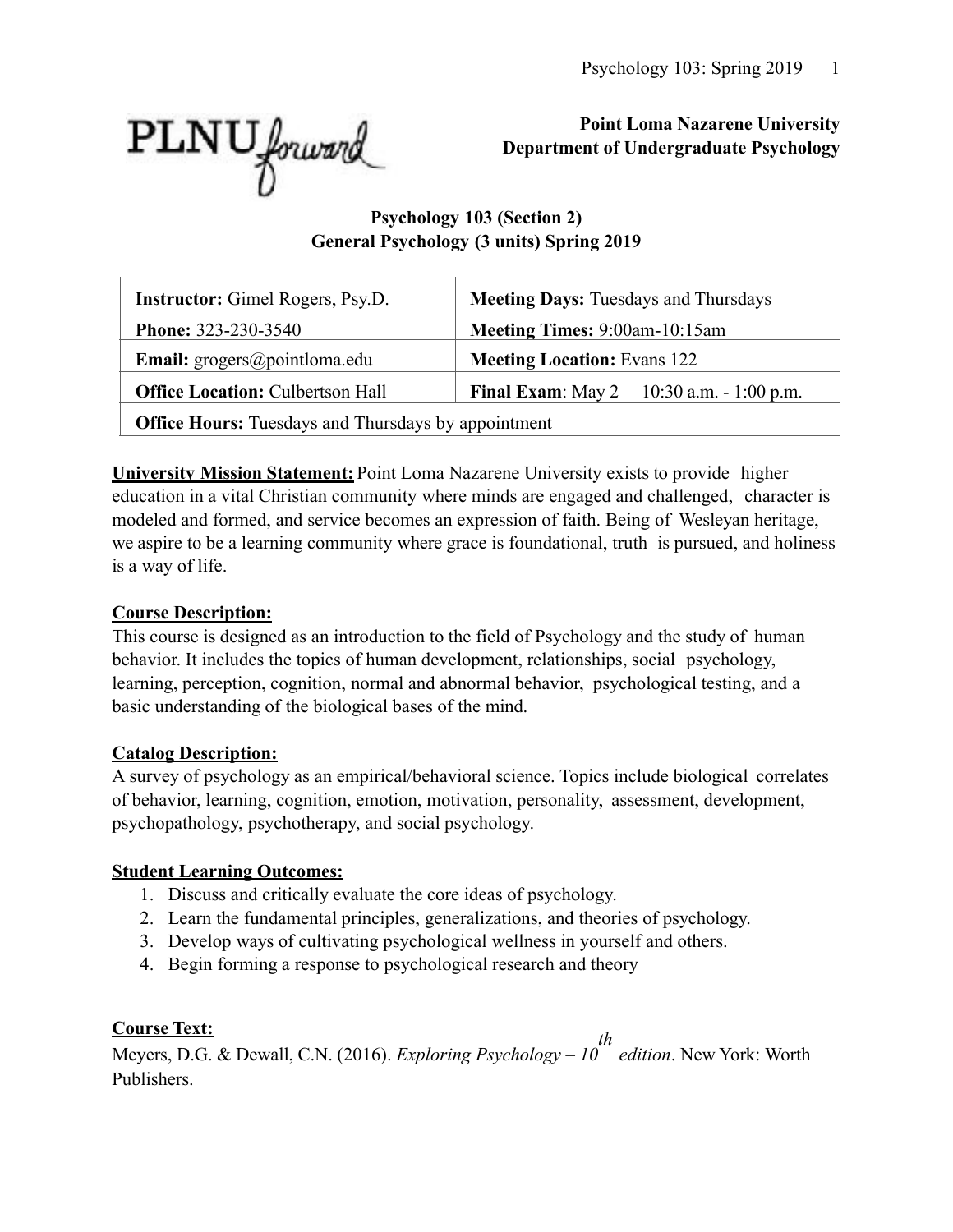## **Course Requirements:**

## 1. **Participation – 10% of final grade**

Students are expected to attend and participate in class. Students should arrive on time and are expected to attend class in its entirety. In addition, students should arrive prepared to contribute to the discussion based on both their completion of the reading assignments and their varied life experiences. It is possible to miss TWO classes and still receive an A in the participation category. A level participation requires that you come to class consistently, arrive on time and stay until the end, and verbally participate based on having read and reflected on the week's readings. **Due every class.**

## 2. **Final Essay – 10% of final grade**

Write an essay explaining how insights from psychology can tell you more about yourself, other people, or your relationships. In your essay, be sure to: **A.** Choose three concepts from this course that involve you or your life in some way (e.g., depression, stress, cognition, etc.). Define them in your own words.Explain why you chose to include each of those three concepts. Be sure to discuss how each concept affects you/your life on a personal level. **B.** Describe how learning about these concepts can help you thrive and achieve personal well being. Include examples of how this course gave you insight on how to better thrive on a personal level. **C.** Be sure to write approximately 2-3 pages. **Due 4/23.**

#### 3. **Quizzes – 20% of final grade**

There will be a total of four quizzes throughout the semester.

## 4. **Class Enhancement Presentation – 20% of final grade**

Student will select one class to present an enhancement to the lecture. The presentation should be 15 - 20 minutes and should summarize key concepts from their selected chapter and a research article written in the last 7 years on the topic. The article should focus on a traditionally underrepresented group such as persons living in poverty, persons with a disability, ethnically diverse persons, religious persons, or persons residing outside of the United States. The student should then create a discussion question to spark thought and discourse among their classmates. The student may have a written handout (not a research paper but a summary sheet) for their classmates and, or use visuals aid, (e.g., Power Point). The research article may focus on direct victims, witnesses, or offenders. The research article must come from a research journal not a popular magazine or website. **Presentations will start January 17th**.

## 5. **Midterm Exam – 20% of final grade**

Students will be given an exam that focuses on key terminology from the class enhancement presentations. Other topic areas that the professor includes will be covered. **Scheduled for 2/28.**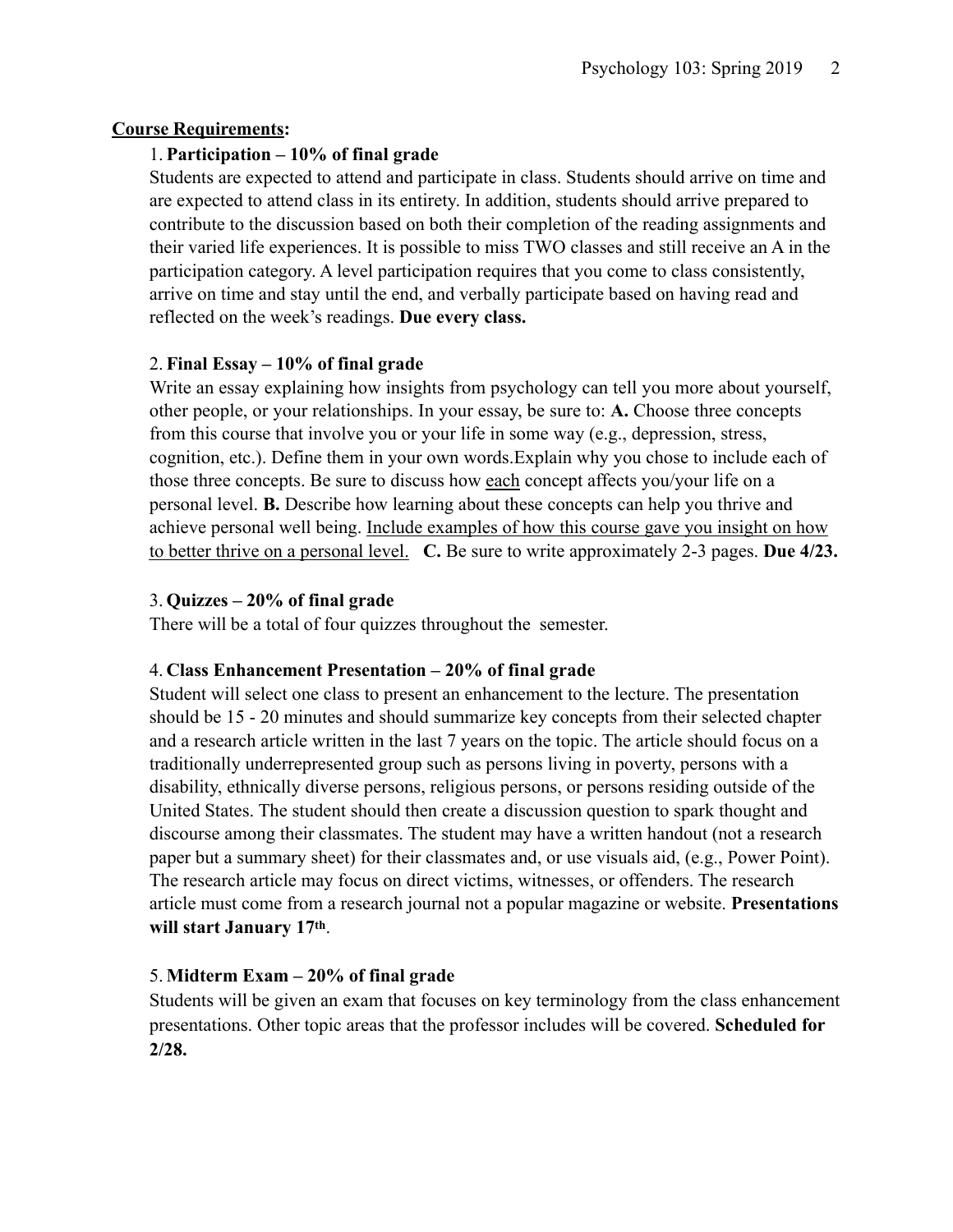## 6. **Final Exam – 20% of final grade**

Students will be given an exam that focuses on key terminology from the class enhancement presentations since the midterm. Other topic areas that the professor includes will be covered. **Scheduled for 5/2.**

# **Grading:**

| Quizzes: 20%                       | Final Exam: 20%       |
|------------------------------------|-----------------------|
|                                    |                       |
| Class Enhancement Presentation 20% | Total: (500 pts) 100% |

#### **Percentage Score**

|  | A = $93-100\%$ B+ = $88-89\%$ C+ = $77-79\%$ D+ = $62-64\%$ |  |  |                                              |  |                  |
|--|-------------------------------------------------------------|--|--|----------------------------------------------|--|------------------|
|  | A- = $90-92\%$ B = $84-87\%$ C = $70-76\%$ D = $55-611\%$   |  |  |                                              |  |                  |
|  |                                                             |  |  | B- = $80-83\%$ C- = $65-69\%$ D- = $50-54\%$ |  |                  |
|  |                                                             |  |  |                                              |  | $F = Below 50\%$ |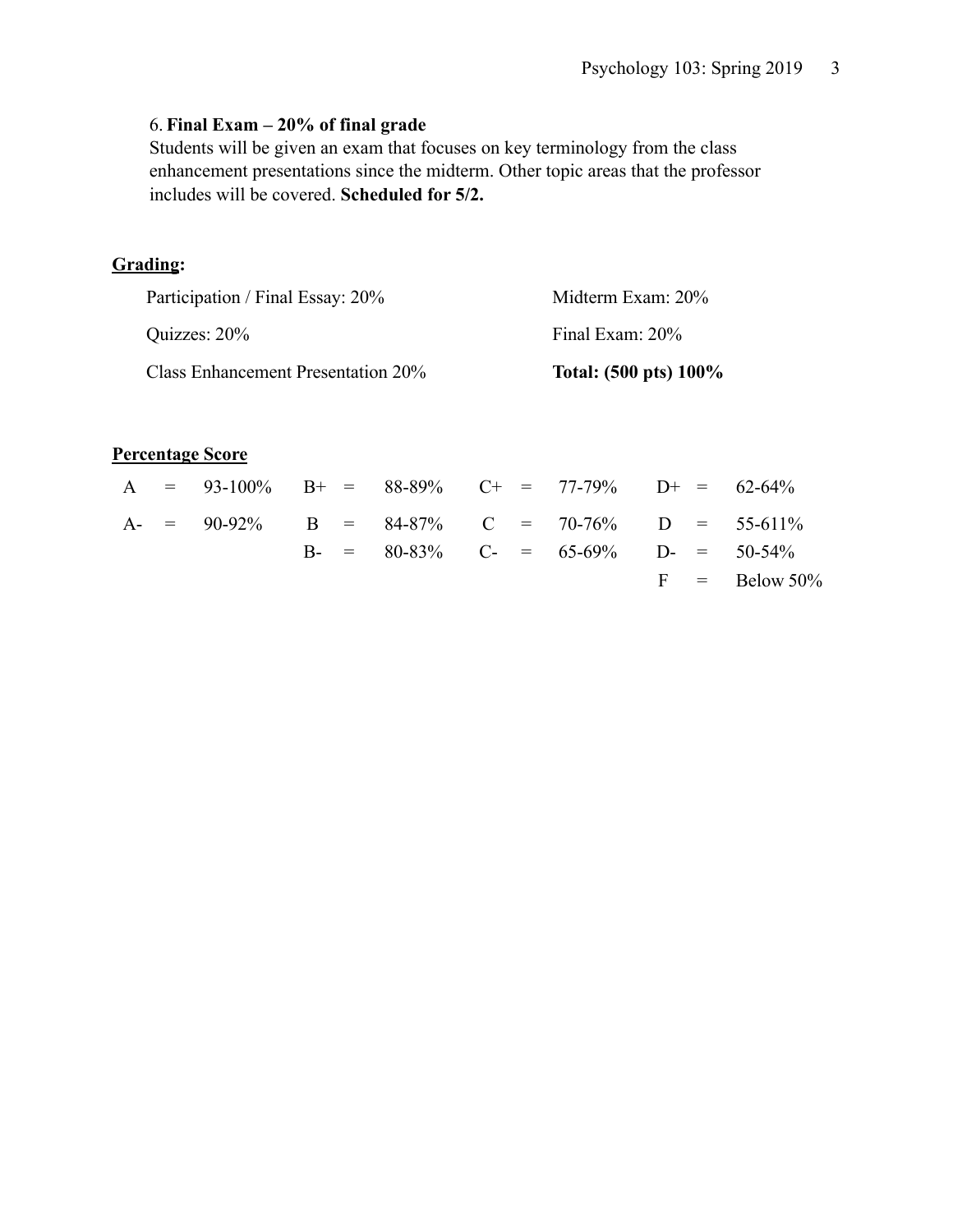| <b>Date</b> |                                                       | <b>Presenters</b>                 |  |  |  |  |
|-------------|-------------------------------------------------------|-----------------------------------|--|--|--|--|
| 1/10        | Introductions/Syllabus Review/Presentation<br>Sign-up |                                   |  |  |  |  |
| 1/15        | Ch. 1                                                 |                                   |  |  |  |  |
| 1/17        | Ch. 1/2                                               | 2 Presentations                   |  |  |  |  |
| 1/22        | Ch. 2/3                                               | 2 Presentations                   |  |  |  |  |
| 1/24        | Ch. 3/4                                               | 2 Presentations                   |  |  |  |  |
| 1/29        | Ch. 4/5                                               | 2 Presentations                   |  |  |  |  |
| 1/31        | Ch. 5/6 (Quiz 1)                                      | 1 Presentation                    |  |  |  |  |
| 2/5         | Ch. 6/7                                               | 2 Presentations                   |  |  |  |  |
| 2/7         | Ch. 7/8                                               | 2 Presentations                   |  |  |  |  |
| 2/12        | Ch. 8/9                                               | 2 Presentations                   |  |  |  |  |
| 2/14        | Ch. 9 / Form Groups and Develop Ideas                 | 1 Presentation                    |  |  |  |  |
| 2/19        | Group Presentations (Quiz 2)                          |                                   |  |  |  |  |
| 2/21        | Ch. 10                                                | 2 Presentations                   |  |  |  |  |
| 2/26        | Midterm Review & Discuss Stress Papers                | <b>Stress Papers Due (Quiz 3)</b> |  |  |  |  |
| 2/28        | <b>Midterm</b>                                        |                                   |  |  |  |  |
| 3/5         | <b>Spring Break - No Class</b>                        |                                   |  |  |  |  |
| 3/7         | <b>Spring Break - No Class</b>                        |                                   |  |  |  |  |
| 3/12        | Ch. 10/11                                             | 2 Presentations                   |  |  |  |  |
| 3/14        | Ch. 11/12                                             | 2 Presentations                   |  |  |  |  |
| 3/19        | Ch. 12/13                                             | 2 Presentations                   |  |  |  |  |
| 3/21        | Ch. 13                                                | 2 Presentations                   |  |  |  |  |
| 3/26        | Ch. 13/14                                             | 2 Presentations                   |  |  |  |  |
| 3/28        | Ch. 14/15                                             | 2 Presentations                   |  |  |  |  |
| 4/2         | Ch. 15                                                | 2 Presentations                   |  |  |  |  |
| 4/4         | Ch. 15                                                | 2 Presentations                   |  |  |  |  |

# **Psychology 103 Tentative Schedule/Content Outline**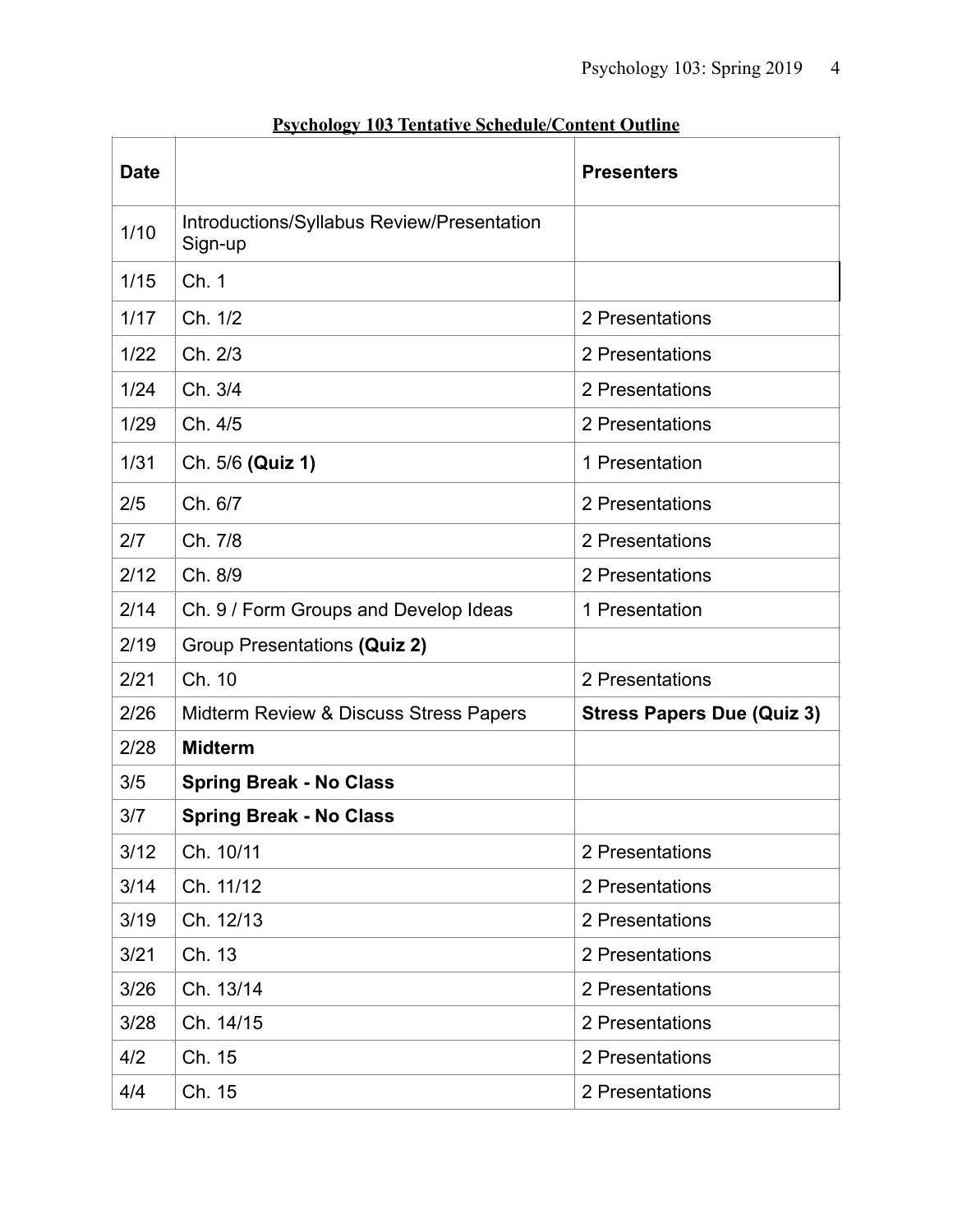| 4/9  | Appendix A-C                    | 2 Presentations        |
|------|---------------------------------|------------------------|
| 4/11 | Appendix A-C                    | 2 Presentations        |
| 4/16 | Appendix A-C                    | 2 Presentations        |
| 4/18 | <b>Easter Recess - No Class</b> |                        |
| 4/23 | Final Exam Review / Quiz 4      | <b>Final Essay Due</b> |
| 4/25 | <b>Final Exam Review</b>        |                        |
| 5/2  | <b>Final Exam</b>               | $10:30$ a.m.           |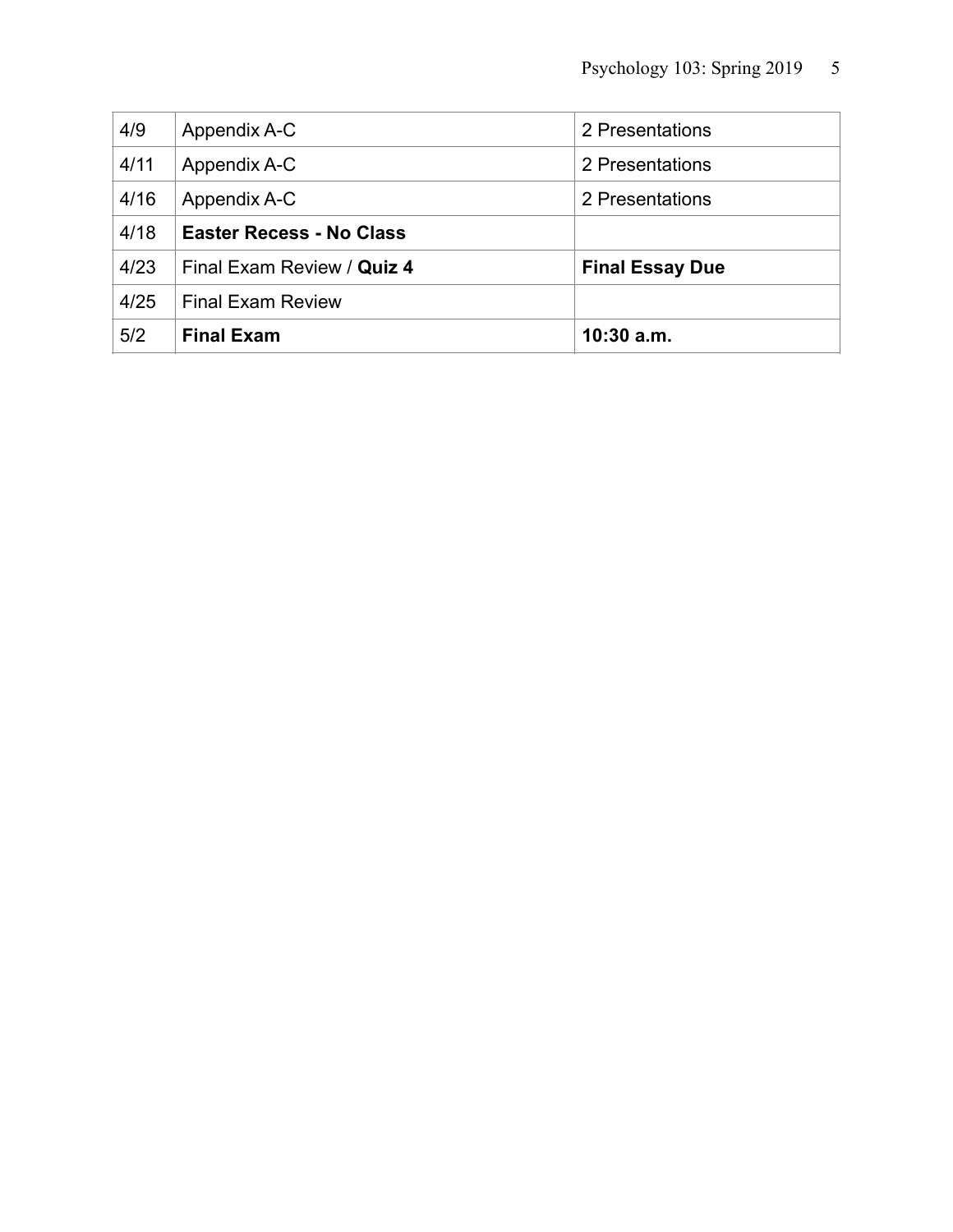## **Course Policies:**

1. Exams and Quizzes: There will be no make-ups for any exam or quiz without prior written permission from the instructor.

## **Final Examination Policy:**

Successful completion of this class requires taking the final examination on its scheduled day.

## **Attendance and Participation Policy:**

Regular and punctual attendance at all classes is considered essential to optimum academic achievement. Faculty members may file a written report which may result in de-enrollment in the event that a student is absent for more than 10 percent of class meetings. If the absences exceed 20 percent, students may be de-enrolled without notice until the university drop date or, after that date, receive the appropriate grade for their work and participation. A complete description of the PLNU Attendance [and Participation](http://catalog.pointloma.edu/content.php?catoid=18&navoid=1278&Class_Attendance) Policy can be found online.

**Lateness:** I understand that circumstances beyond your control might cause you to be late to class. Please don't let being late deter you from attending class. But, please, don't make it a habit.

**Cell Phones**: Please make certain to turn your cell phone ring to vibrate prior to lecture and that it is put away unless previously discussed with the instructor.

**Missed Exams/Assignments**: Make-ups for missed exams secondary to illness will be allowed only if the instructor is notified of the illness prior to the scheduled administration of the exam and a letter from a physician confirms the illness. Make-ups for missed exams secondary to other unforeseeable and extraordinary circumstances will be at the discretion of the instructor. Late assignments will be given a 10% deduction for every day that they are late.

## **Professionalism Policy:**

One important aspect of professionalism is learning the norms of appropriate dress. For instance, being mindful of attire and how it affects the learning space. Another aspect of professionalism, is being mindful of timeliness and use of technology in class. One goal of developing your professional identity is how you choose to represent yourself. During this semester, I encourage you to create your own professional identity when attending class. It should be noted, during your presentations, business or business casual attire is required. Further, as an institution of higher education, the University has the obligation to combat racism, sexism, and other forms of bias and to provide an equal educational opportunity for all who seek it. The APA Code of Ethics and the Academic Code shall be the guiding principles in dealing with speech or actions that, when considered objectively, are inappropriate, abusive and insulting.

# **Course Credit Hour Information:**

Following the PLNU Credit Hour Policy, to meet the identified student learning outcomes of this course, the expectations are that this 3 unit course, delivered over a 15 week semester will approximate 3 hours/week classroom or direct faculty instruction. In addition, out of class student work will approximate a minimum of 6 hours each week. Specific details about how the class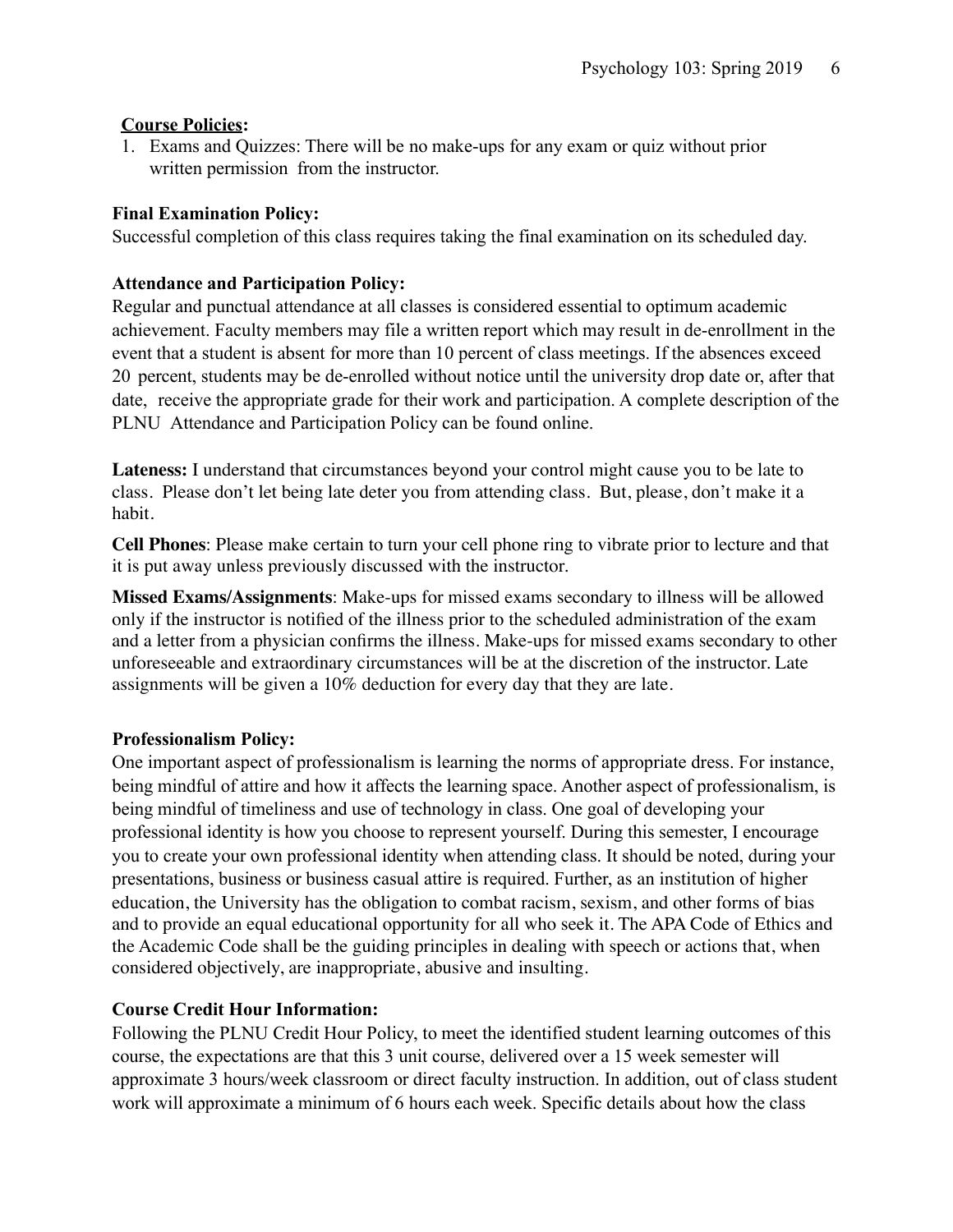meets the credit hour requirement can be provided upon request.

#### **Copyright Policy:**

Point Loma Nazarene University, as a non-profit educational institution, is entitled by law to use materials protected by US Copyright Act for classroom education. Any use of those materials outside of the class may violate the law. More information on the PLNU Copyright Policy can be found online.

#### **Academic Integrity and Dishonesty Policy:**

Academic dishonesty is the act of presenting information, ideas, and/or concepts as one's own when in reality they are the results of another person's creativity and effort. A faculty member who believes a situation involving academic dishonesty has been detected may assign a failing grade for that assignment or examination, or, depending on the seriousness of the offense, for the course.

Faculty will follow and students may appeal using the procedures in the University Catalog. A complete copy of the Academic Honesty Policy is available online.

#### **FERPA Policy:**

In compliance with federal law, neither your PLNU student ID nor your social security number will be used in publically posted grades or returned sets of assignments without your written permission. In addition, in compliance with FERPA policy, you will be the only person given information about your progress in this class unless you have designated others to receive it in the "Information Release" section of the student portal. Further, when contacting me via phone, do not to leave any personal information on my voicemail.

#### **Academic Accommodations:**

Any student in this course who has a disability that might prevent him or her from fully demonstrating his or her abilities should meet with an advisor in the Disability Resource Center within the first two weeks of class to initiate disability verification and discuss accommodation that may be necessary to ensure full participation in the successful completion of course requirements. The Disability Resource Center can be contacted by phone at 619-849-2486 or by e-mail at DRC@pointloma.edu.

#### **Information Literacy:**

Information literacy is defined as "a set of abilities requiring individuals to recognize when information is needed and have the ability to locate, evaluate, and use effectively the needed information" (American Library Association, 1989). In this course, teaching and learning processes will employ the following information literacy standards, as endorsed by the American Association for Higher Education (1999), the Association of College and Research Libraries (2000), and the Council of Independent Colleges (2004). The students in this course will:

- 1. Determine the nature and extent of the information needed.
- 2. Access needed information effectively and efficiently.
- 3. Evaluate information and its sources critically and incorporates selected information into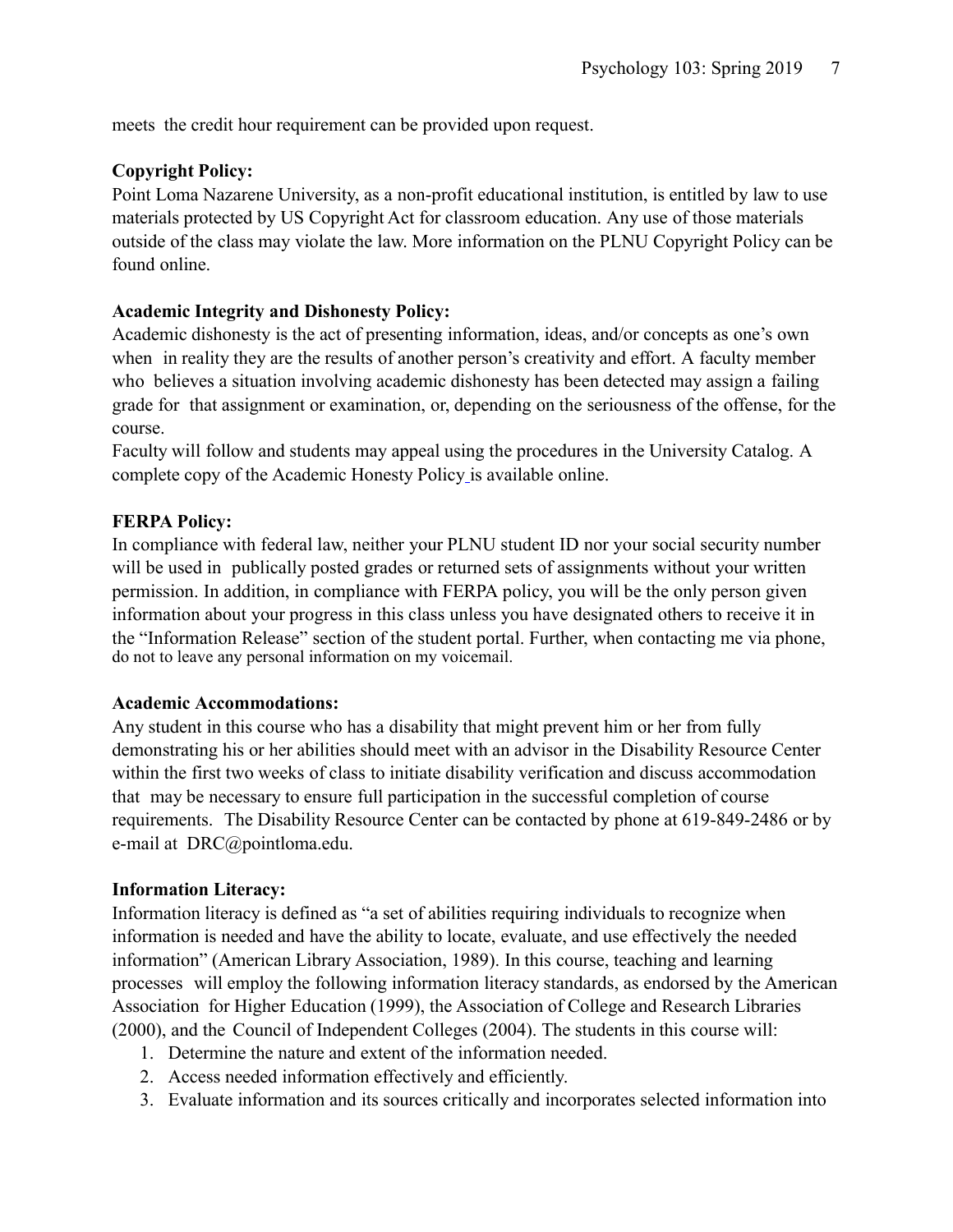his or her knowledge base and value system.

- 4. Individually or as a member of a group, use information effectively to accomplish a specific purpose.
- 5. Understand many of the economic, legal, and social issues surrounding the use of information and accesses and uses information ethically and legally.

#### **Use of Library:**

This course may require students to complete course assignments using resources available from the University Libraries. [Research](http://libguides.pointloma.edu/ResearchGuides) Guides and assistance for this course are available online.

## **Expectations for Psychology 103 regarding academic integrity in this class:**

- Expectations are consistent with those outlined in the academic policy.
- Collaboration is permitted in preparing for examinations.
- Any material (including but not restricted to textbook, other texts, journals, magazines, websites) incorporated into writing assignments (reaction papers, term paper, other nonexamination writing assignments) must be properly cited. Plagiarism will not be tolerated.

## **Consequences for violations of academic integrity in this class:**

- Consequences are consistent with those outlined in the academic integrity policy.
- Any type of plagiarism will result in an "F" for the particular assignment in question.
- Cheating during an examination will result in an "F" grade for the particular examination in question.
- The instructor reserves the right to issue a grade of "F" in the class for violations of the Academic Integrity Policy. This includes, but is not limited to: repeated violations of the Academic Integrity Policy, cheating of any sort during examinations and quizzes, turning in assignments not written by the student, among other violations.

## **Canvas Support:**

If you have questions about the content you find in my Canvas course or need clarification on assignment instructions please let me know. If you are unsure how to use any given feature in Canvas you will find the [Canvas Guides](https://community.canvaslms.com/community/answers/guides/) to be a very helpful resource. If you cannot access something in my Canvas course or it appears that some part of the course is not working properly, please contact the Office of Instructional Technology for support at **[oit@pointloma.edu](mailto:oit@pointloma.edu)**. Include specific information in the request (course ID, section, assignment or module name, etc.) to expedite the troubleshooting process. Screenshots are super helpful!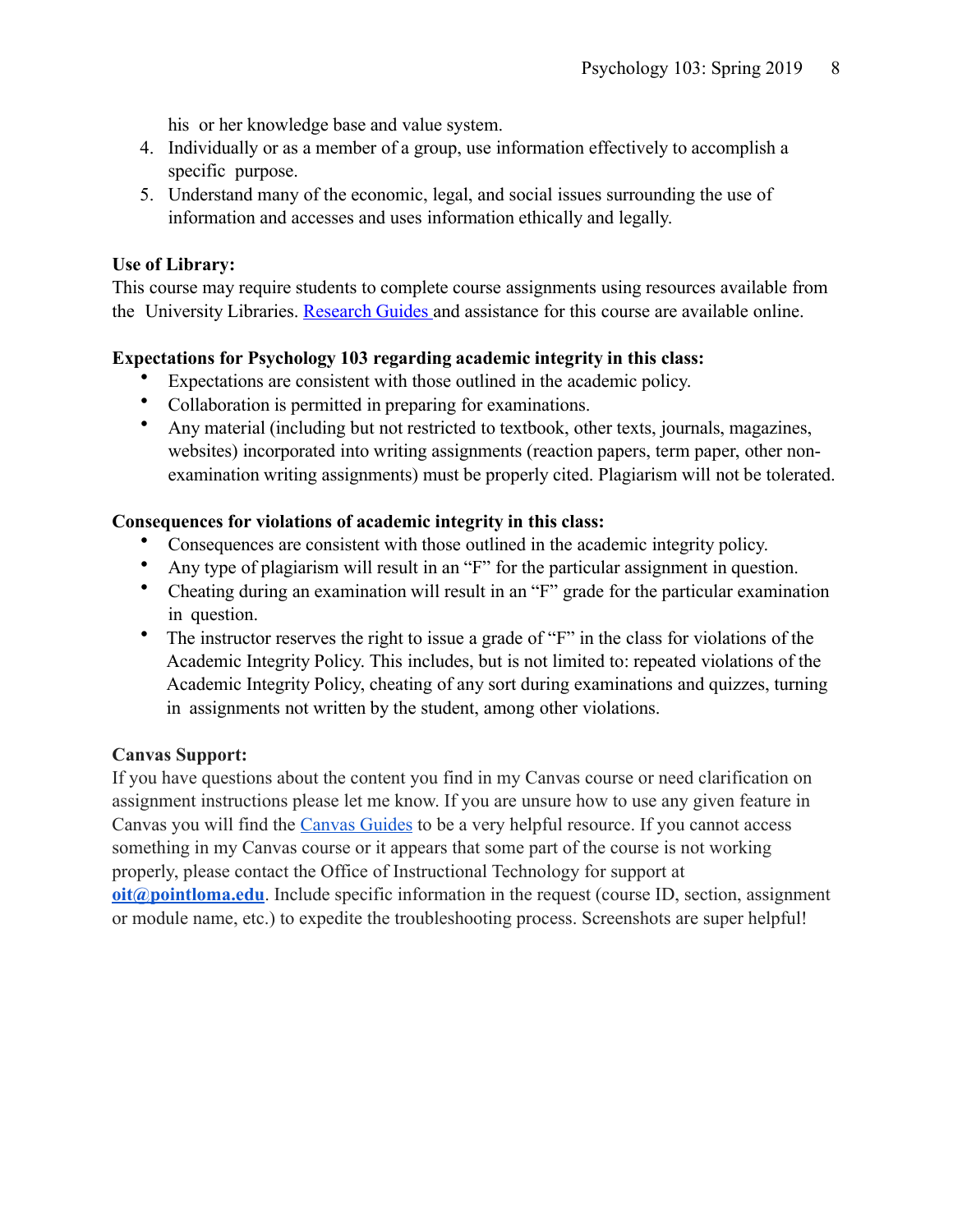# **Appendix A Terms to Know**

- 1. Accommodation
- 2. Acquisition
- 3. Action Potential
- 4. Active Listening
- 5. Adrenal Glands
- 6. Aggression
- 7. Agonist
- 8. All-or-None Response
- 9. Alpha Waves
- 10. Altruism
- 11. Amygdala
- 12. Antagonist
- 13. Assimilation
- 14. Attachment
- 15. Attribution Theory
- 16. Autonomic Nervous System
- 17. Axon
- 18. Biopsychosocial Approach
- 19. Catharsis
- 20. Central Nervous System
- 21. Cerebellum
- 22. Cerebral
- 23. Chromosomes
- 24. Classical Conditioning
- 25. Cognition
- 26. Coping
- 27. Corpus Callosum
- 28. Correlation
- 29. Critical period
- 30. Culture
- 31. Defense Mechanism
- 32. Delta Waves
- 33. Dendrites
- 34. Dependent Variable
- 35. DSM-5
- 36. Ego
- 37. Emotion
- 38. Endocrine System
- 39. Endorphins
- 40. Evidence-based Practice
- 41. External locus of Control
- 42. Free Association
- 43. Frontal Lobes
- 44. Glial Cells
- 45. Habituation
- 46. Heuristic
- 47. Hippocampus
- 48. Homeostasis
- 49. Hypothalamus
- 50. Id
- 51. Independent Variable
- 52. Internal locus of Control
- 53. Intrinsic Motivation
- 54. Learned Helplessness
- 55. Limbic System
- 56. Medulla
- 57. Mirror Neurons
- 58. Myelin Sheath
- 59. Neurogenesis
- 60. Neuron
- 61. Neurotransmitters
- 62. Occipital Lobes
- 63. Operant Conditioning
- 64. Parasympathetic Nervous System
- 65. Parietal Lobes
- 66. Peripheral Nervous System
- 67. Pituitary Gland
- 68. Placebo
- 69. Prosocial Behavior
- 70. Psychology
- 71. Resilience
- 72. Schema
- 73. Somatic Nervous System
- 74. Superego
- 75. Sympathetic Nervous System
- 76. Thalamus
- 77. Trait